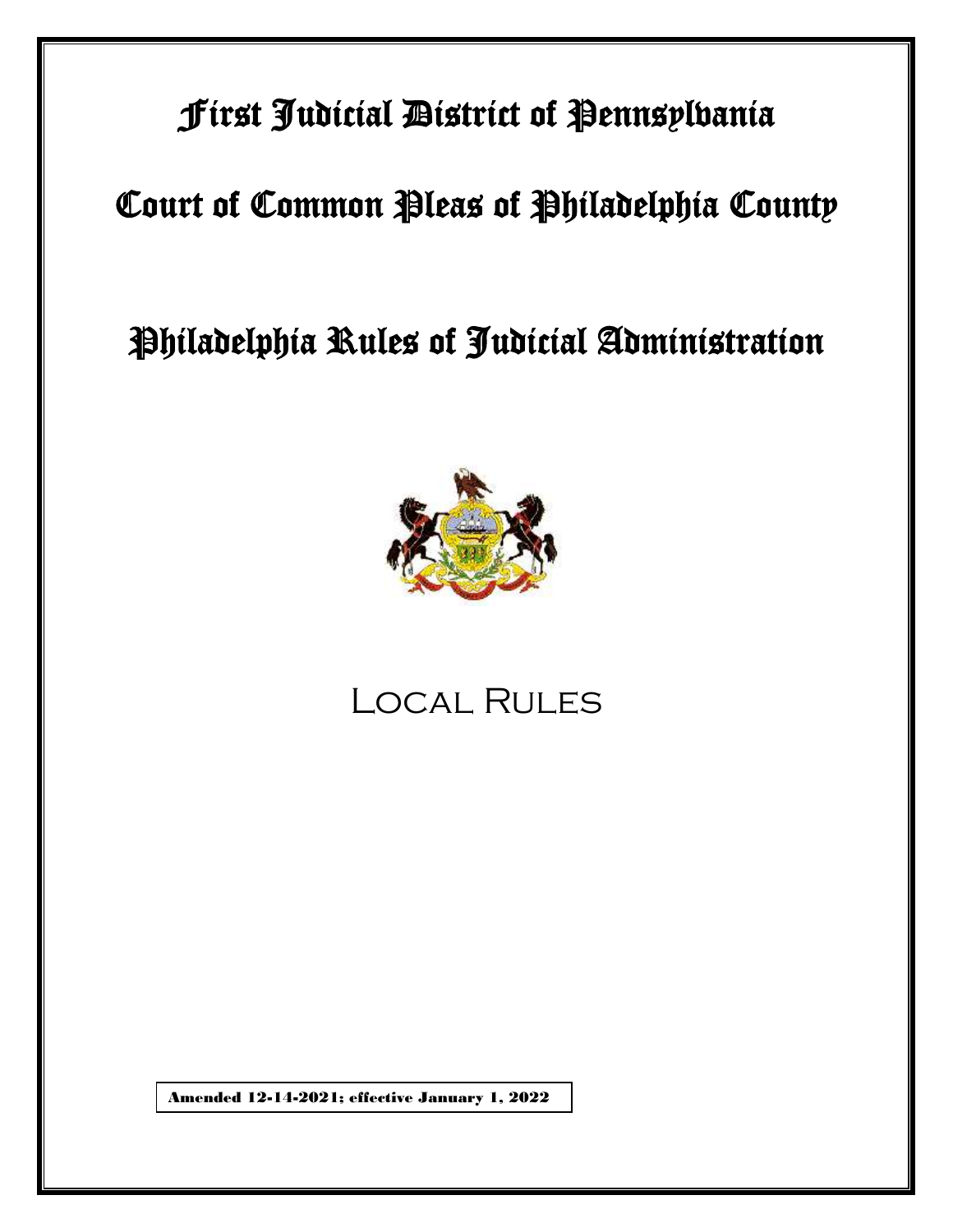## **FIRST JUDICIAL DISTRICT OF PENNSYLVANIA Philadelphia Rules of Judicial Administration**

## **TABLE OF CONTENTS**

| Rule *401. Policy Concerning Access to Case Records of the Court of Common Pleas and  1<br>Philadelphia Municipal Court Civil and Criminal Divisions, in Conjunction with the Public Access<br>Policy of the Unified Judicial System of Pennsylvania: Case Records of the Appellate and Trial<br><b>Courts ("UJS Case Records Policy")</b> |
|--------------------------------------------------------------------------------------------------------------------------------------------------------------------------------------------------------------------------------------------------------------------------------------------------------------------------------------------|
| Rule *402. Electronic Case Records. Court of Common Pleas and Philadelphia Municipal Court  2<br><b>Civil and Criminal Divisions.</b>                                                                                                                                                                                                      |
| Rule *403. Financial Records of the Court of Common Pleas and the Philadelphia Municipal Court  3                                                                                                                                                                                                                                          |
|                                                                                                                                                                                                                                                                                                                                            |
| Rule *1900. Protocols to Mark, Inventory, Store and Retain Exhibits, Physical Evidence and  4<br>Electronic Evidence Offered During Trials and Evidentiary Hearings in the Philadelphia Court of<br><b>Common Pleas, Trial Division.</b>                                                                                                   |
|                                                                                                                                                                                                                                                                                                                                            |
|                                                                                                                                                                                                                                                                                                                                            |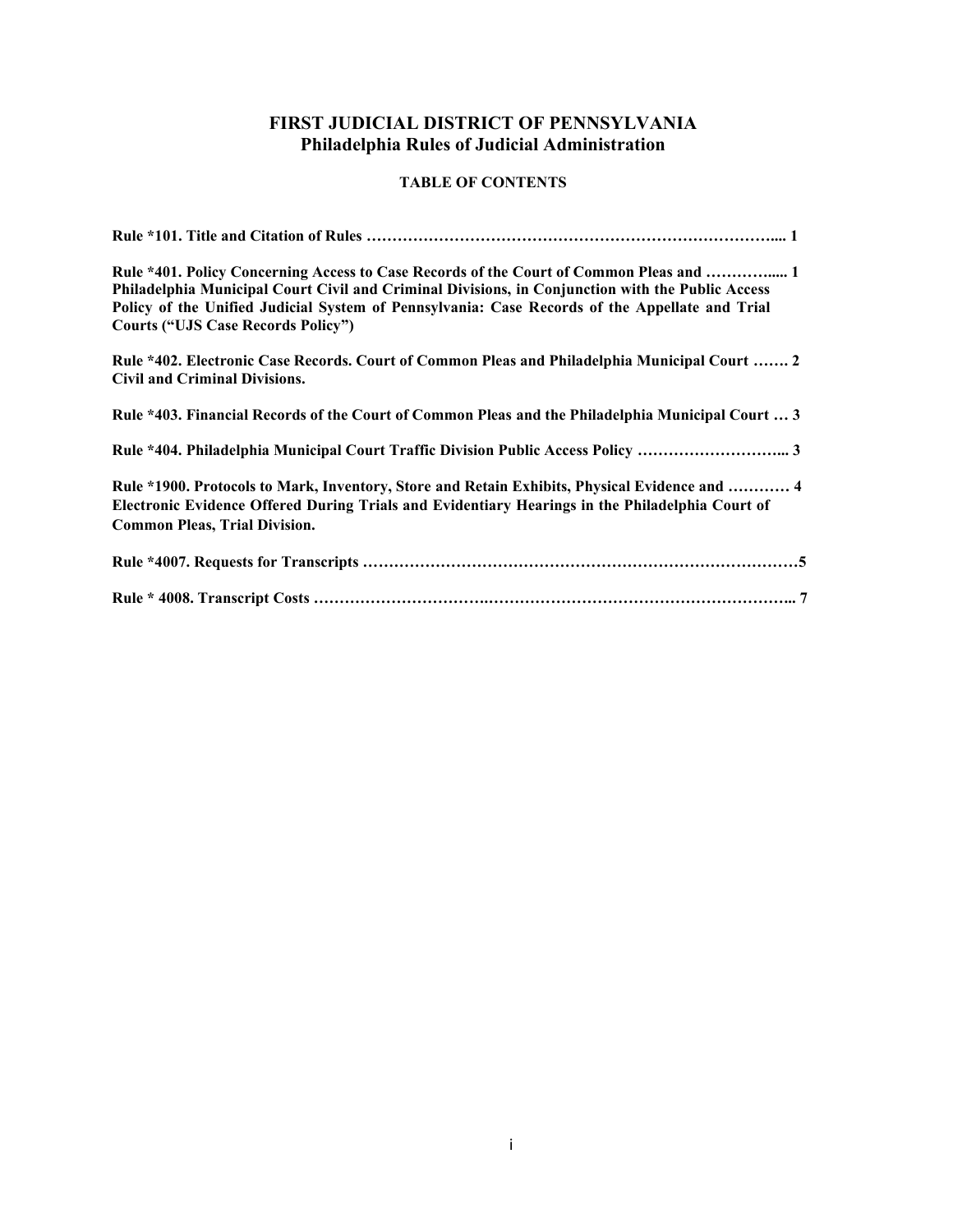## **FIRST JUDICIAL DISTRICT OF PENNSYLVANIA Philadelphia Rules of Judicial Administration**

**Rule \*101. Title and Citation of Rules.** These Rules shall be known as the Philadelphia County Rules of Judicial Administration and may be cited as ''Phila. R.J.A.''

*Note*: Adopted on June 14, 2017, effective July 1, 2017. See *President Judge General Court Regulation No. 2017 - 02.* Published in the *Pennsylvania Bulletin* on June 24, 2017.

## **Rule \*401. Policy Concerning Access to Case Records of the Court of Common Pleas and Philadelphia Municipal Court, in Conjunction with the Case Records Public Access Policy of the Unified Judicial System of Pennsylvania ("***Case Records Policy of the UJS***")**

**(a) Confidential Information.** The confidential information listed in Section 7.0 of the Case Records Policy of the Unified Judicial System of Pennsylvania ("*Case Records Policy of the UJS*") shall not be included in (or shall be redacted from) any document filed with a court or custodian and shall instead be included on the court-approved *Confidential Information Form* which must be filed contemporaneously with the document.

### **(b) Confidential Documents.**

The documents listed in Section 8.0 (A) of the Case Records Policy of the UJS shall be filed together with the *Confidential Document Form*. When a document is filed using the First Judicial District's Electronic Filing System, the *Confidential Document Form* will be generated by the Electronic Filing System upon entry of the requisite information by the filer. All confidential documents filed in connection with each filing can be uploaded at the same time. A *Confidential Document Form* need not be used for case types that are sealed or exempt from public access pursuant to applicable authority. Confidential documents filed together with the *Confidential Document Form* are not accessible by the public; however, the *Confidential Document Form* is accessible by the public.

### **(c) Access to Case Records at a Court Facility**

The information described in Section 9.0 of the Case Records Policy of the UJS is not accessible by the public at any First Judicial District court facility.

#### **(d) Remote Access.**

- (1) **By the Parties.** Counsel of record or unrepresented parties shall continue to have remote access to documents and other legal papers filed in their case(s) only.
- (2) **By the Public.** Before providing remote access to Case Records or dockets to the public, each Court or Division of the First Judicial District must insure that the information and documents listed and described in Section 10.0 are not remotely accessible by the public.
- **(e) Fee Schedules.** The First Judicial District shall adopt a Fee Schedule, as provided in Section 6.0 of the Case Records Policy of the UJS, which shall be posted on the court's website at [www.courts.phila.gov](http://www.courts.phila.gov/) and posted in each court facility's filing office in an area accessible to the public.

Page | 1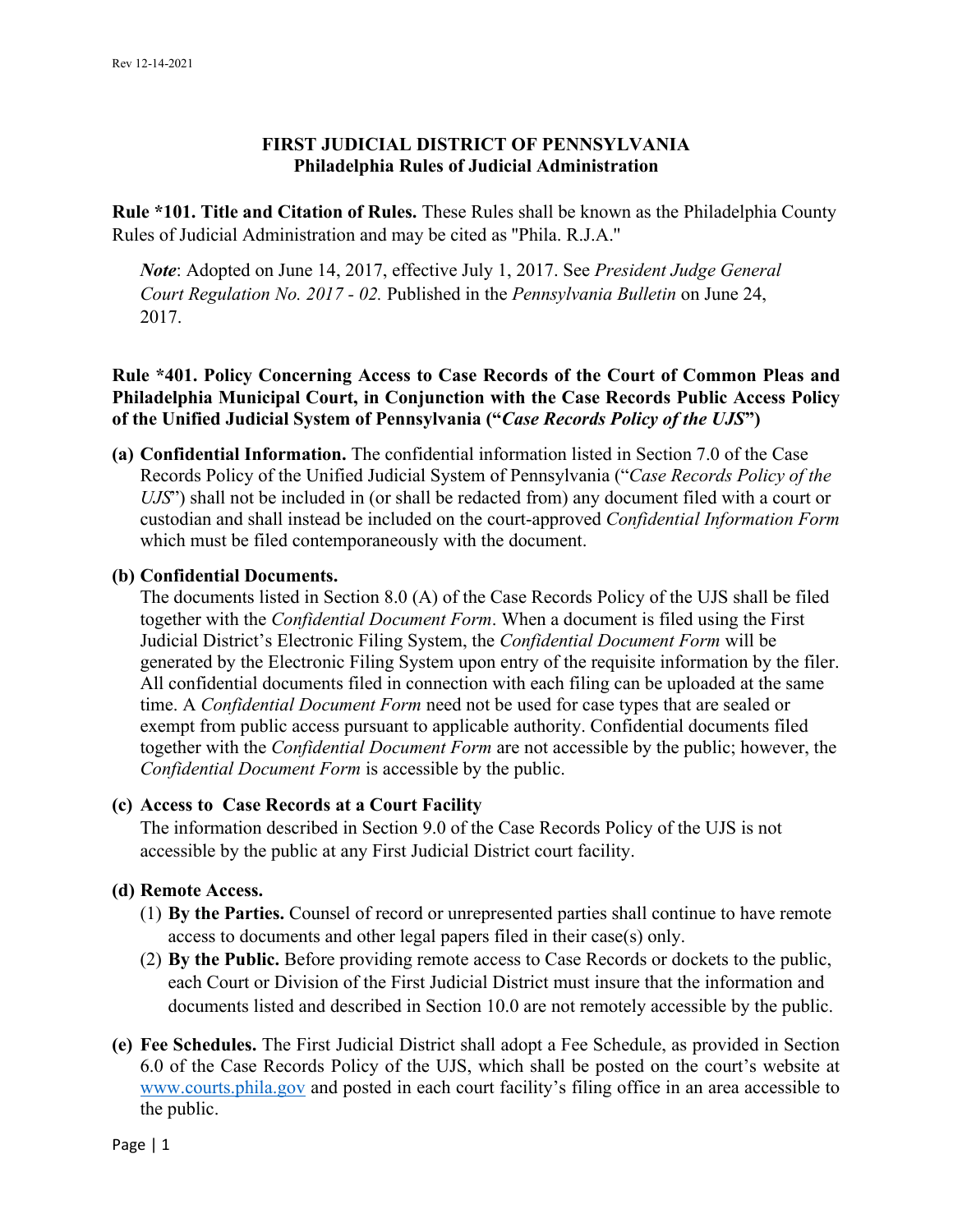*Note*: Adopted by the Administrative Governing Board of the First Judicial District of Pennsylvania on November 13, 2017, effective January 6, 2018. See *Administrative Governing Board Order No. 02 of 2017.* Published in the *Pennsylvania Bulletin* on December 2, 2017. Amended by Order dated December 14, 2021, effective on January 1, 2022.

### **Rule \*402. Electronic Case Records. Court of Common Pleas of Philadelphia County and Philadelphia Municipal Court.**

- (a) Electronic case record information maintained by the First Judicial District is available as provided in this rule to the extent its release is authorized or restricted by law, state and local rules, and applicable policies of the Unified Judicial System.
- (b) Requests for electronic case record information shall be made on forms provided by the First Judicial District from time to time.
- (c) Standard reports will be made available to Requesters upon payment of the requisite fee. Requests for combined electronic case records ("bulk records") shall be reviewed and approved on a case-by-case basis. Any request for bulk records that can be compiled using an existing report format shall be granted. Any request for bulk records or data which cannot be compiled using an existing report format will be granted if the request is not onerous, and the First Judicial District has available personnel and resources needed to compile the information requested without adversely impacting the operations of the First Judicial District or otherwise disrupting its orderly and efficient case flow.
- (d) Requests for electronic case records will be subject to fees and costs adopted by the First Judicial District from time to time. The First Judicial District must assess, charge and collect the fees and other charges that are required by law and other legal authority. See, e.g. 42 Pa.C.S. § 1725, 42 P.S. §21015 et seq., and 42 P.S. § 21081.
	- (1) The First Judicial District shall adopt a Public Access Fee Schedule which shall be posted on the court's website at [www.courts.phila.gov](http://www.courts.phila.gov/) and posted in each court facility's filing office in an area accessible to the public.
	- (2) The Public Access Fee Schedule may be amended from time to time by the First Judicial District.
	- (3) Requesters may be required to pay the estimated cost of any report before release of the approved electronic case information.

*Note*: Adopted by the Administrative Governing Board of the First Judicial District of Pennsylvania on November 13, 2017, effective January 6, 2018. See *Administrative Governing Board Order No. 02 of 2017.* Published in the *Pennsylvania Bulletin* on December 2, 2017. Amended by Order dated May 10, 2018, effective on July 1, 2018. Amended by Order dated December 14, 2021, effective on January 1, 2022.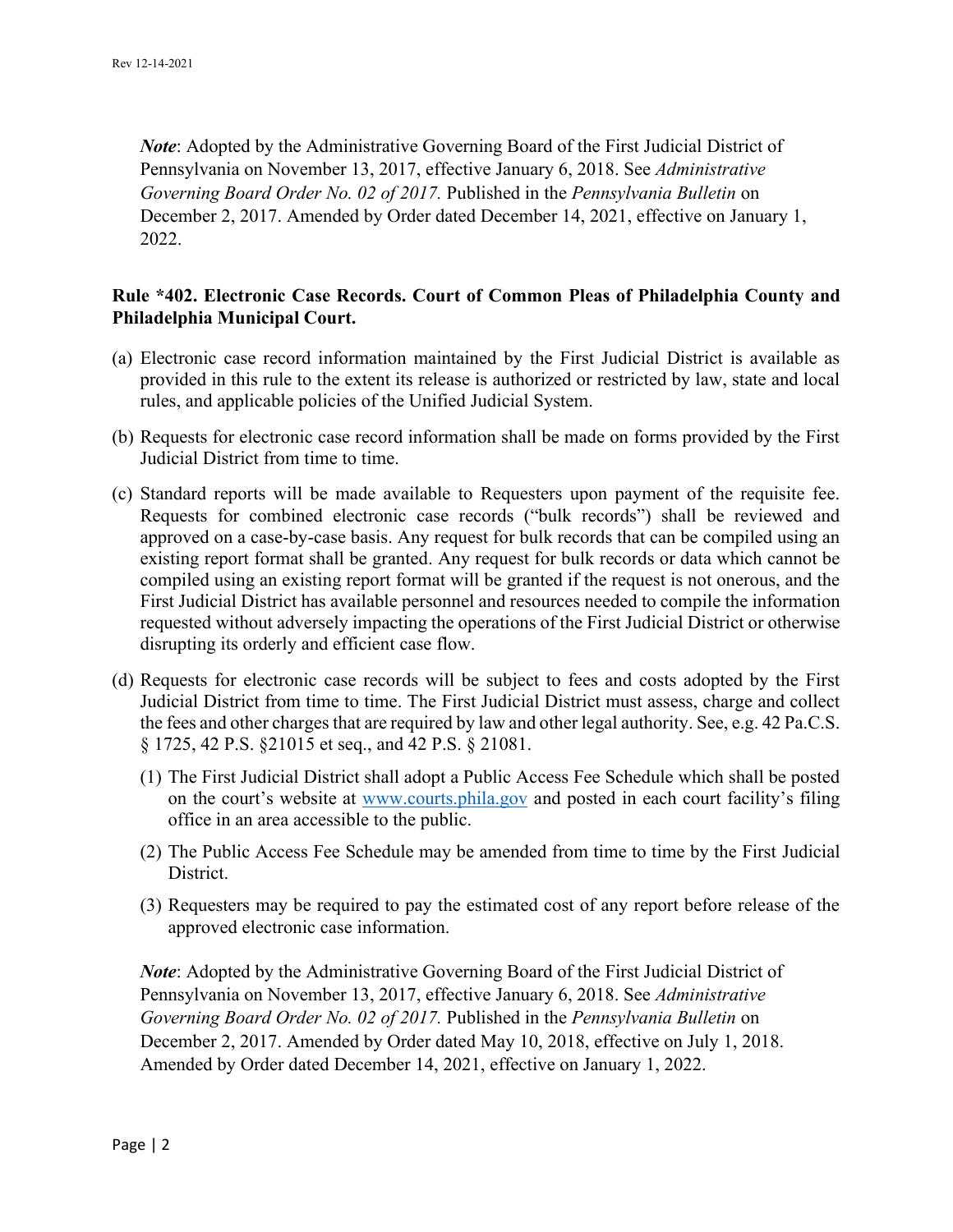## **Rule \*403. Financial Records of the Court of Common Pleas of Philadelphia County and Philadelphia Municipal Court.**

- (a) Pennsylvania Rule of Judicial Administration No. 509 implements Section 304 of The Right to Know Law which requires Judicial Agencies to provide financial records. See Act 3 of 2008, 65 P.S. § 67.304. Financial Records maintained by the First Judicial District are presumed to be open to any member of the public for inspection or copying during established business hours as provided in Pennsylvania Rule of Judicial Administration No. 509 and this rule.
	- (1) Information regarding First Judicial District Contracts and Purchase Orders of \$5,000 or more issued after July 1, 2008 is available through the UJS Web Portal, [https://ujsportal.pacourts.us/DocumentPostings/Search.aspx,](https://ujsportal.pacourts.us/DocumentPostings/Search.aspx) by selecting "**Philadelphia**" in the "*Judicial Office*" field.
	- (2) Financial records may also be requested by competing the First Judicial District Financial Records Request Form, which is available on the First Judicial District's website at [www.courts.phila.gov.](http://www.courts.phila.gov/)
- (b) The First Judicial District shall designate an Open-Records Officer and Appeals Officer, as required by 65 P.S. § 67.502 and 65 P.S. § 67.503.
- (c) The First Judicial District shall adopt a Fee Schedule, which shall be available on the First Judicial District's website at [www.courts.phila.gov.](http://www.courts.phila.gov/) The Fee Schedule may be amended from time to time. Pre-payment will be required if expected compliance costs exceed \$100.

*Note*: Adopted by the Administrative Governing Board of the First Judicial District of Pennsylvania on November 13, 2017, effective January 6, 2018. See *Administrative Governing Board Order No. 02 of 2017.* Published in the *Pennsylvania Bulletin* on December 2, 2017. Amended by Order dated May 10, 2018, effective on July 1, 2018.

## **Rule \*404. Philadelphia Municipal Court Traffic Division Public Access Policy**

*Note*: Adopted by the Administrative Judge of the Philadelphia Municipal Court Traffic Division on November 6, 2017, effective January 6, 2018. See *Philadelphia Municipal Court Traffic Division Administrative Order No. 01 of 2017.* Published in the *Pennsylvania Bulletin* on December 2, 2017. Rescinded by Order dated May 10, 2018, effective on July 1, 2018.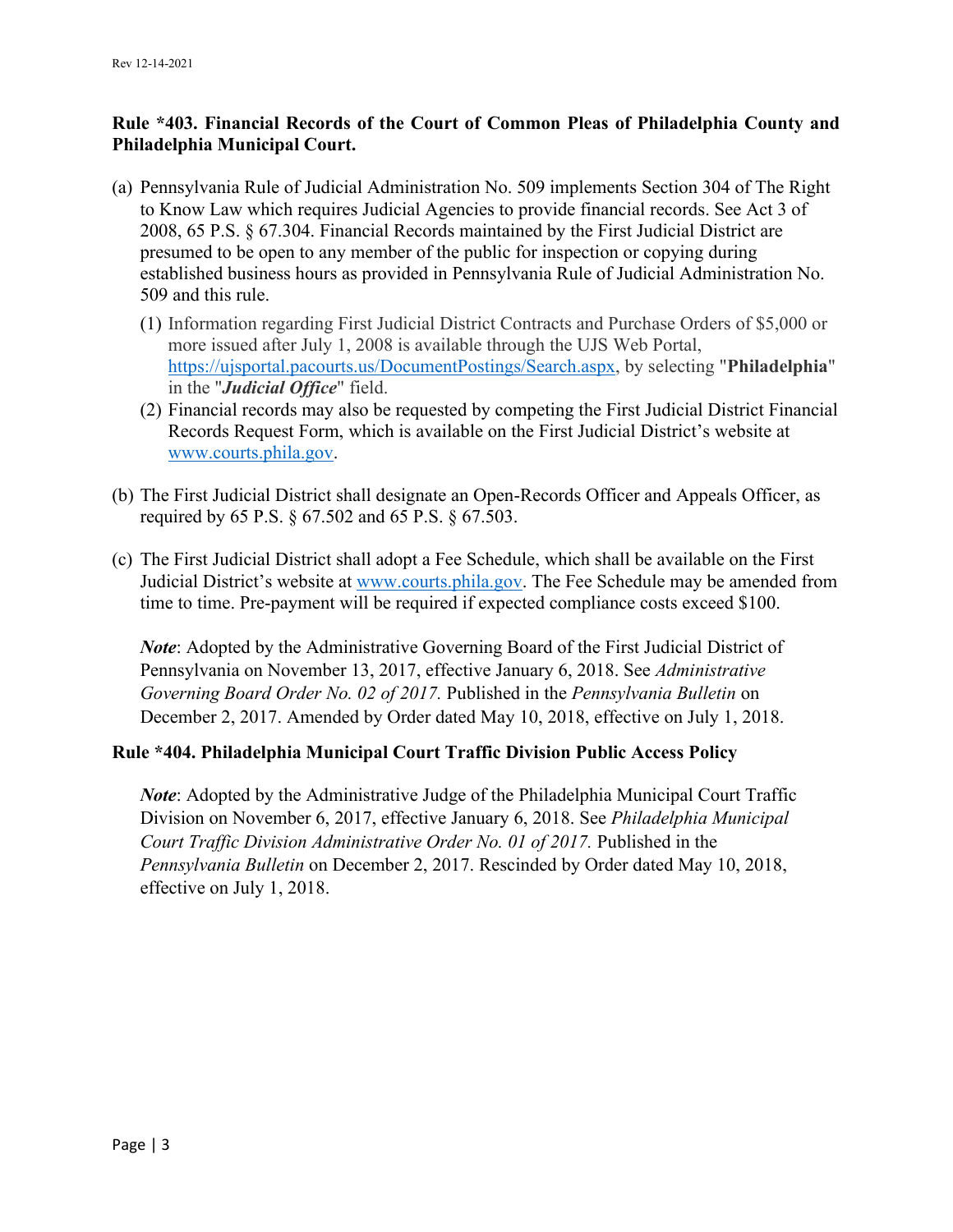## **Rule \*1900. Protocols to Mark, Inventory, Store and Retain Exhibits, Physical Evidence and Electronic Evidence Offered During Trials and Evidentiary Hearings in the Philadelphia Court of Common Pleas, Trial Division.**

- **(a) General Rule.** Counsel and unrepresented parties shall pre-mark all exhibits, physical evidence and electronic evidence used and offered during trials or evidentiary hearings, which shall be inventoried, filed and retained as provided in this rule.
- **(b) Physical evidence.** Physical evidence and oversized exhibits must be photographed by the proponent, converted to letter sized pdf and appropriately marked and produced during the trial or evidentiary hearing. Unless otherwise provided by the presiding judge, at the conclusion of the trial or evidentiary hearing, physical evidence shall be returned to the police in criminal cases and to counsel in civil cases for safekeeping as required by any applicable retention schedule, statute, rule, regulation or policy, or until further order of court.
- **(c) Electronic Evidence**. Electronic evidence, including audio or video exhibits, must be produced by the proponent on a USB drive, or other medium specified by the Office of Judicial Records from time to time, together with any associated player.
- **(d) Confidential Documents.** Confidential documents offered as Exhibits shall be produced with a *Confidential Document* form as provided by the *Public Access Policy of the Unified Judicial System of Pennsylvania: Case Records of the Appellate and Trial Courts* (UJS Case Records Policy) as provided in Phila.R.J.A. No. \*401. Confidential Documents are not accessible by the public.
- **(e) Confidential Information.** Documents offered as Exhibits which contain confidential information listed in the UJS Case Records Policy shall be produced in a *Redacted Format* and *Unredacted Format* as provided in Phila.R.J.A. No. \*401. *Unredacted Documents* which contain confidential information are not accessible by the public.
- **(f) Sealed Documents.** Any documents the presiding judge deems necessary to seal will not be accessible by the public.
- **(g) Exhibit List.** At the conclusion of the trial or evidentiary hearing, designated court staff shall inventory all exhibits and evidence, whether documentary, physical, electronic, audio, video or otherwise, and whether admitted or marked for identification. Any oversize exhibit, physical evidence or visual evidence not previously converted to letter size pdf format as provided in subsection (b) shall be photographed and/or converted to pdf letter size and marked. Each Exhibit and piece of evidence shall be clearly marked and placed on the *Exhibit List* which shall be reviewed and approved by the presiding judge, filed of record and copies provided to all parties.
- **(h) Uploading Exhibits and Evidence**. Exhibits and evidence shall be made part of the record as follows:
	- (1) **Trial Division, Civil**: within five (5) days of the conclusion of the trial or evidentiary hearing, counsel for each proponent of the exhibits and evidence shall upload their documentary exhibits through the Electronic Filing System and, if not already done,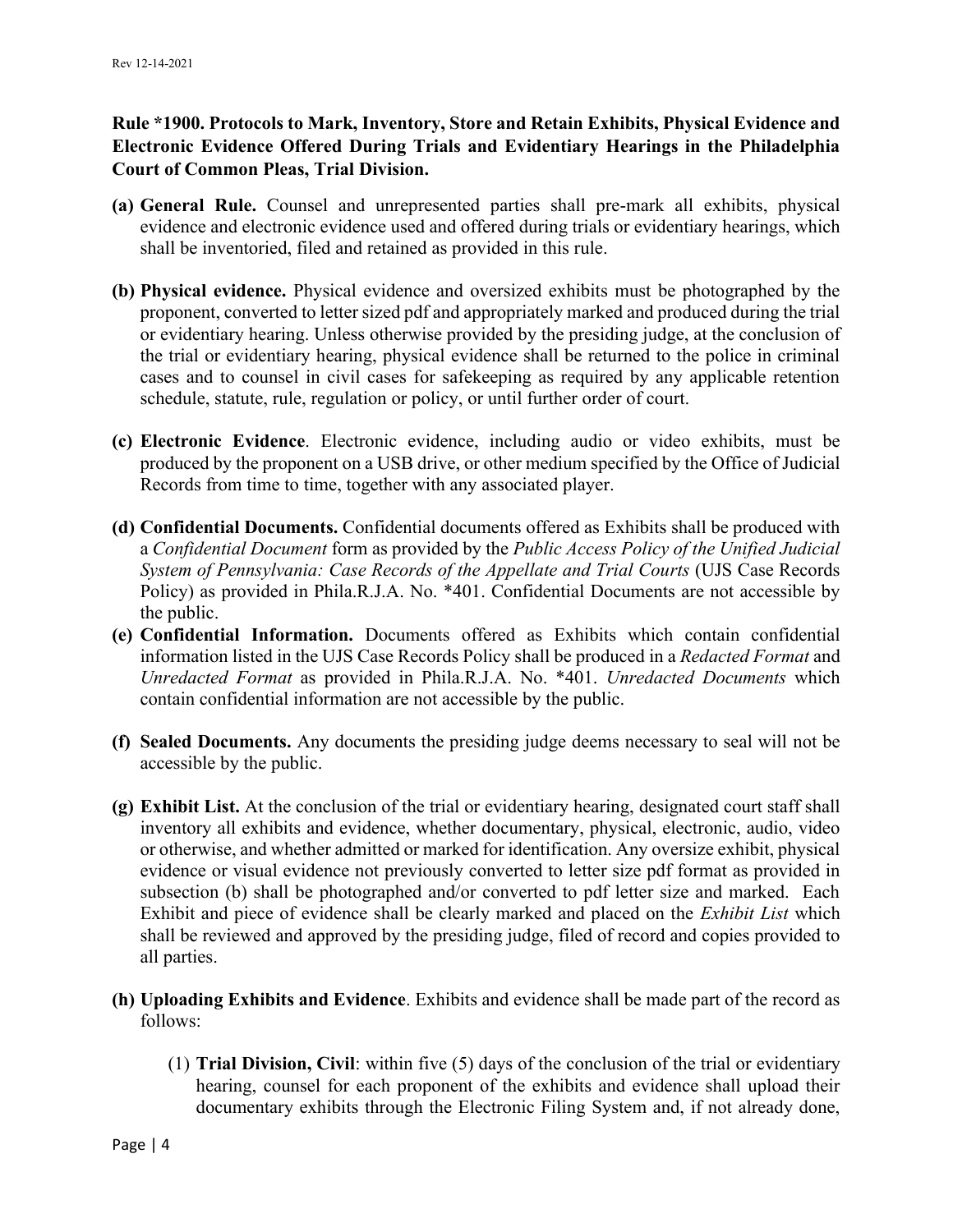provide to the Office of Judicial Records any USB drive with audio or video evidence, as provided in this rule. The Office of Judicial Records shall either upload the contents of any USB drive to a documentary-evidentiary program, or retain any USB drive as required by any applicable retention schedule, statute, rule, regulation or policy, or until further order of court.

- (2) **Trial Division, Criminal:** at the conclusion of the trial or evidentiary hearing, the Office of Judicial Records shall take possession of all exhibits and any USB drive, shall upload all documentary exhibits through the Electronic Filing System and shall either upload the contents of any USB drive to a documentary-evidentiary program, or retain any USB drive as required by any applicable retention schedule, statute, rule, regulation or policy, or until further order of court.
- (3) **Self-represented Parties:** at the conclusion of the trial or evidentiary hearing, designated court staff shall take possession of all exhibits and USB drive proffered by self-represented Parties and shall deliver them to the Office of Judicial Records which shall either upload the contents of any USB drive to a documentary-evidentiary program, or retain any USB drive as required by any applicable retention schedule, statute, rule, regulation or policy, or until further order of court.

*Note*: Adopted on November 22, 2017, effective January 6, 2018. See *Trial Division Administrative Judge Order No. 04 of 2017.* Published in the *Pennsylvania Bulletin* on December 9, 2017.

### **Rule \*4007. Requests for Transcripts.**

**(A)** Requests for transcripts must be submitted through the electronic *Transcript Ordering System* ("*TOS*") accessible through the website of the First Judicial District of Pennsylvania at [www.courts.phila.gov.](http://www.courts.phila.gov/) A standard *Request for Transcript* form may be utilized by Requestors who cannot access the *Transcript Ordering System*. The *Request for Transcript* form is available on the Court's website at [www.courts.phila.gov/](http://www.courts.phila.gov/)forms and must be emailed to [transcripts@courts.phila.gov.](mailto:transcripts@courts.phila.gov)

**(B) Cases on Appeal**. As provided in Pa. R.A.P. 1922 (b), unless an order authorizing diminution of transcription has been issued by the trial court in a civil case or pursuant to Pa.R.Crim.P. 115 in a criminal case, the court reporter or transcriptionist shall transcribe the entire proceedings.

**(C)** The party requesting the transcript shall serve a copy of the Request on:

- (1) the court reporter;
- (2) the judge presiding over the matter; and
- (3) all counsel who have entered an appearance in the case and on any unrepresented party(ies).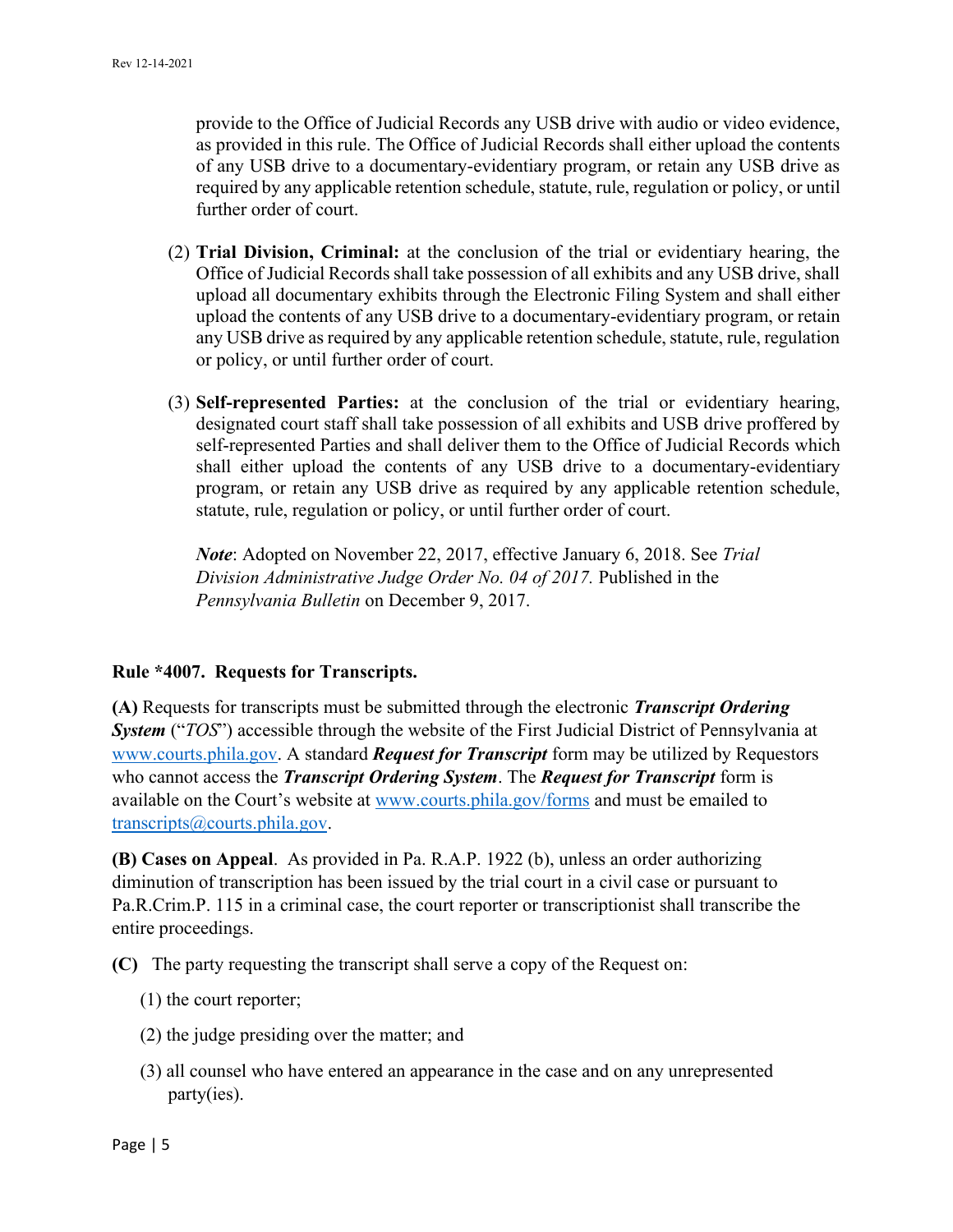**(D)** The court reporter, transcriptionist or other staff designated by the District Court Administrator shall provide an estimate of the cost of the transcript, and the requestor must make a non-refundable, partial payment of 95% of the estimated cost before the court reporter or transcriptionist will begin transcribing the proceeding.

**(E)** The time within which the transcript must be delivered begins to run upon the First Judicial District's receipt of the requestor's partial payment.

**(F)** When the transcript has been completed, it shall be filed in the *Court Reporting System* ("CRS"), shall be made available to the judge presiding over the matter, and shall be delivered to the requestor upon the payment of any balance owed.

**(G)** The delivery date of the transcript shall be the date the transcript is filed in the *Court Reporting System.*

**(H)** All requests by a litigant for the waiver or reduction of the transcript cost due to economic hardship, as provided in Pa.R.J.A. 4007 (E), shall be accompanied by proof that the litigant meets the requirements set forth in Pa.R.J.A. 4008 and Phila. R.J.A. 4008 (D). Such request shall be supported by an affidavit substantially in the form required by Pa.R.C.P. No. 240 (h), which is available through the TOS and on the Court's website at: [www.courts.phila.gov/forms.](http://www.courts.phila.gov/forms) Requests for the waiver or reduction of the transcript cost due to economic hardship are limited to the requested transcript and shall be reviewed and determined as may be provided by the District Court Administrator from time to time. A litigant who wishes to proceed *in forma pauperis* for the duration of the case must file a *Petition to Proceed in Forma Pauperis* in accordance with established rules of court.

*Note*: Adopted on June 14, 2017, effective July 1, 2017. See *President Judge General Court Regulation No. 2017 - 02.* Published in the *Pennsylvania Bulletin* on June 24, 2017.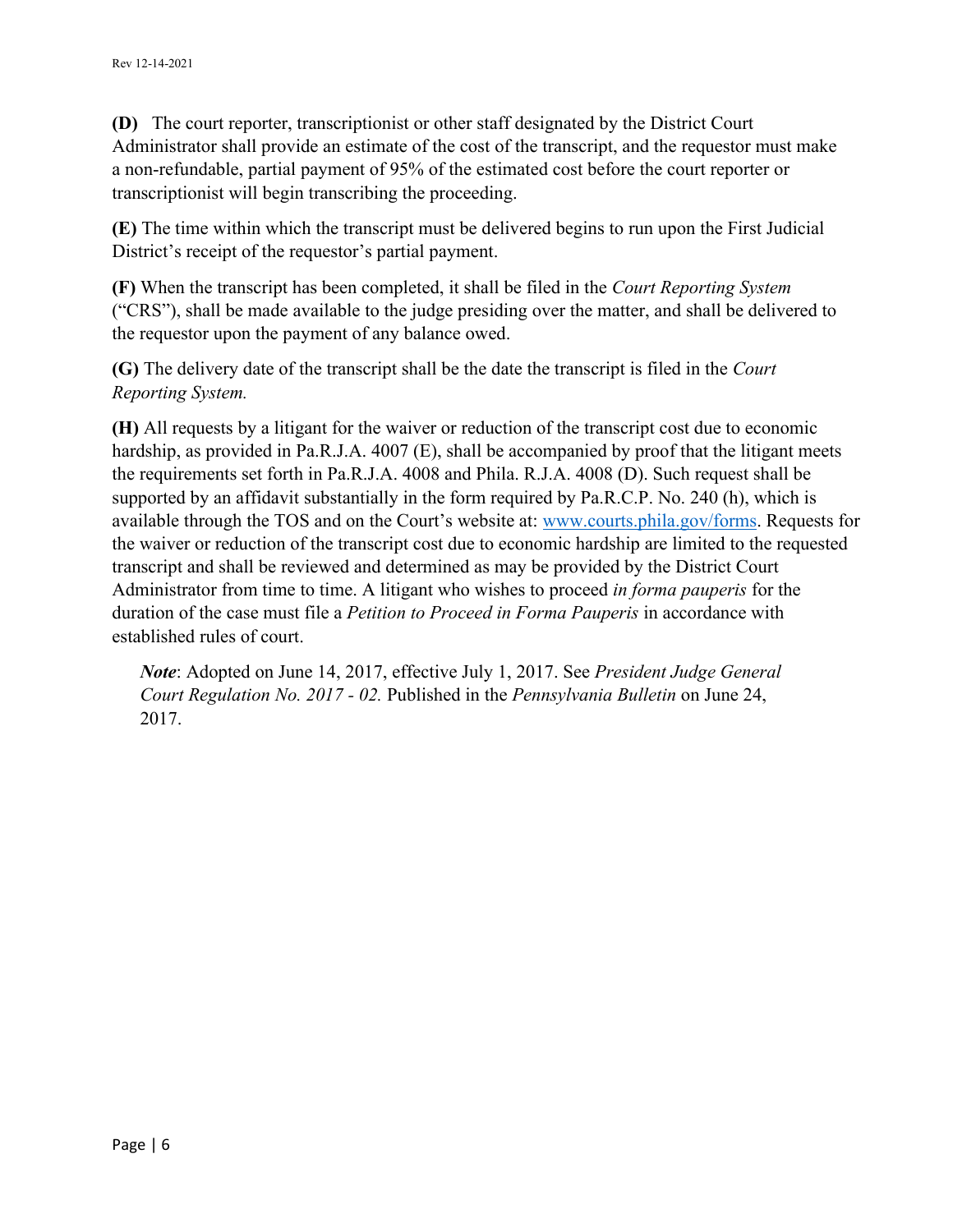### **Rule \*4008. Transcript Costs**

#### **(A) Transcript Costs.**

The costs payable by a requesting party, other than the Commonwealth or a subdivision thereof, for transcripts in an electronic or paper format shall be as follows:

- **(1)** for an ordinary transcript, \$3.00 per page;
- **(2)** for an expedited transcript, \$4.50 per page;
- **(3)** for a daily transcript, \$6.00 per page;
- **(4)** for same-day delivery, \$9.00 per page;
- **(5)** for real-time, \$11.00 per page;
- **(6)** for real time streaming (to outside locations), full day, \$250.00; and
- **(7)** in ASCII format, or with Word Index: add \$25 for each.
- **(8)** Rough drafts will not be provided.

### **(B) Copies of Transcripts.**

The costs payable for a copy of transcripts in an electronic or paper format shall be as follows

- **(1)** for an ordinary transcript, \$2.00 per page;
- **(2)** for an expedited transcript, \$3.00 per page;
- **(3)** for a daily transcript, \$4.00 per page; and
- **(4)** for same-day delivery, \$6.00 per page.

### **(C) Transcript Costs Payable by the Commonwealth or a Subdivision Thereof**.

The transcript costs payable by the Commonwealth or a subdivision thereof, including but not limited to the District Attorney, the Pennsylvania Attorney General, the City of Philadelphia's Law Department, court-appointed counsel, and the Defender Association of Philadelphia shall be two (\$2.00) dollars per page for ordinary delivery.

#### **(D) Economic Hardship Standards.**

## **(1) In matters under appeal or where the transcript is necessary to advance the litigation**:

(a) transcript costs for ordinary transcripts shall be *waived* for a litigant who has been permitted by the court to proceed *in forma pauperis;* who is represented by court appointed counsel; who is represented by Legal Aid services which certify that the client meets financial eligibility; or whose income is less than 125 percent of the poverty line as defined by the U.S. Department of Health and Human Services (HHS) guidelines for the current year. See Pa.R.J.A.  $4008(B)(1)$ .

(b) transcript costs for ordinary transcripts shall be *reduced by one-half* for a litigant whose income is less than 200 percent of the poverty line as defined by the HHS poverty guidelines for the current year. See Pa.R.J.A. 4008(B)(2).